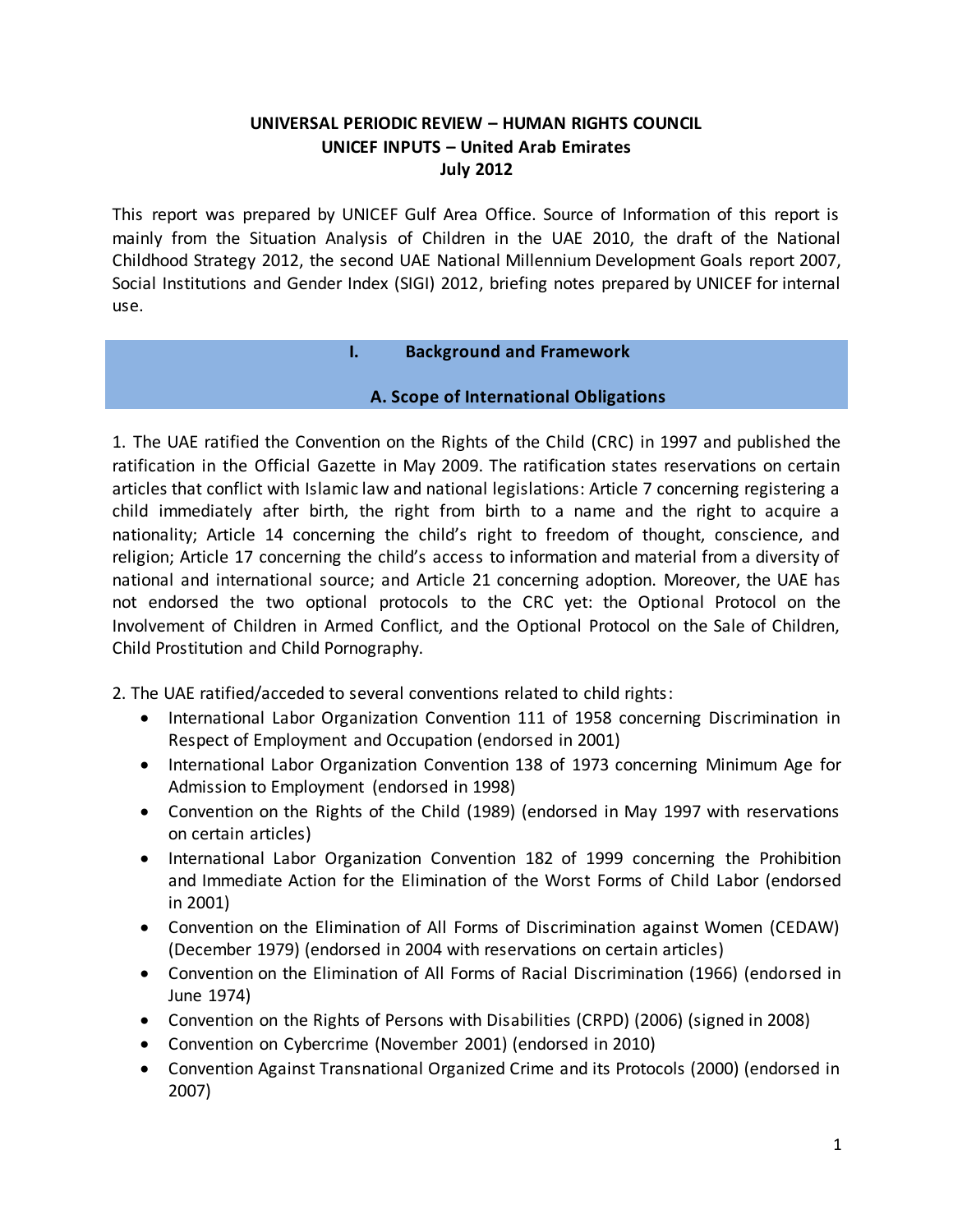#### **B. Constitutional and Legislative Framework**

3. Article 16 of the UAE Constitution states that: "Society shall be responsible for protecting childhood and motherhood and shall protect minors and others unable to look after themselves for any reason, such as illness, disability, old age or forced unemployment. It shall be responsible for assisting and enabling them to help themselves for their own benefit and that of the community. Such matters shall be regulated by welfare and social security legislations ".

4. As per Article 125 of the Constitution<sup>1</sup>, steps have been taken to ensure human rights in general and the rights of women and children in particular in accordance with the international Conventions. To this end, the following legislations have been promulgated:

- Personal Status Law
- Social Security Law
- Human Resources Law
- Anti-Human Trafficking Law
- Anti-Drug Law

 $\ddot{\phantom{a}}$ 

 Early 2012, two draft federal laws prepared by Ministry of Social Affairs were passed: a) the care of children of unknown parentage and b) the foster care system for children of unknown parentage and others of similar status.

A draft Child Protection Law was recently finalized and is awaiting the approval of the federal Cabinet. The Law covers CRC principles and sets out mechanisms, measures and penalties for protection of children's rights.

#### **C. Institutional and Human Rights Infrastructure**

5. In 2003, the UAE promulgated a Federal Decree establishing the Supreme Council for Motherhood and Childhood (SCMC). The SCMC was created as a national umbrella for childhood that ensures attainment of children's rights for survival, development, protection and participation. SCMC aims at ensuring the protection and safety of the mother and the child, through monitoring and evaluating development plans to achieve the aspired wellbeing.

#### **D. Policy Measures**

6. Children and women issues have been incorporated in the UAE's sectoral and cross-sectoral policies, strategies and mechanisms such as:

 $1$  "The governments of the Emirates shall take the necessary measures to implement the laws enacted by the Federation as well as all international treaties and agreements concluded by it including issuance of all laws, regulations, decisions, and local orders necessary for this implementation. The Federal Authority shall supervise the implementation by the governments of the Emirates of all laws, regulations, international treaties and agreements and Federal judicial decisions. The competent administrative and judicial authorities in the Emirates shall extend in this respect all possible assistance to the Federal authorities".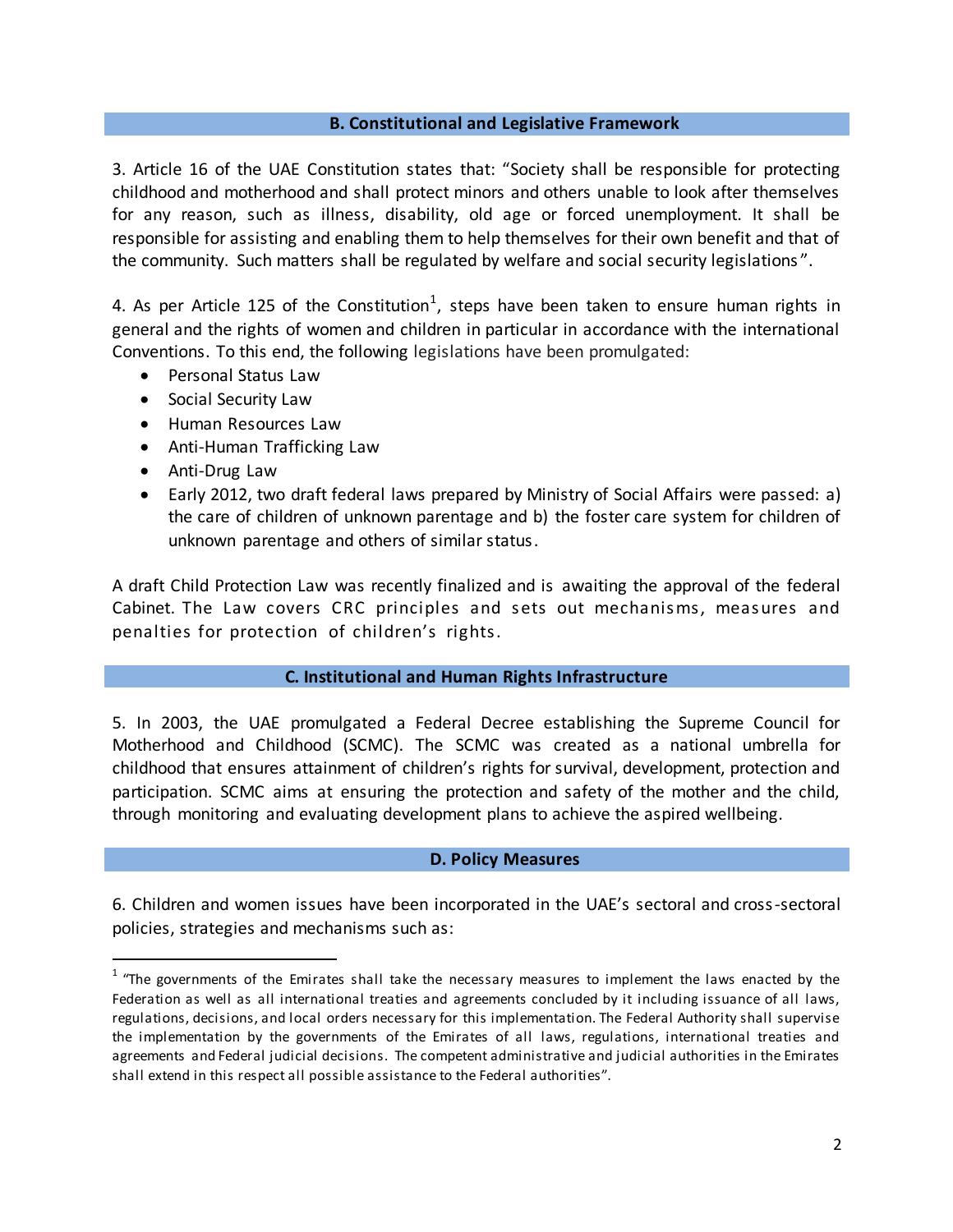- UAE's ten year National Childhood Strategy (NCS) 2012/2021 was developed in cooperation between the SCMC and UNICEF. The Strategy covers four interdependent child rights themes, namely: survival, development, protection and participation.
- The National Strategy for the Advancement of Women in the UAE was formulated in 2002 to confirm State obligations towards the CEDAW and its commitment to the recommendations of the World Conference on Women held in Beijing in 1995.
- National Education Strategy 2010/2020 aims at delivering a student-centered model focused on improving students' outcome, school life, and equality to meet world class standards as well as promoting national identity<sup>2</sup>.
- Healthcare Strategy 2011/2013 that aims at enhancing and developing the health system in compliance with international standards through effective legislation and strategic partnerships with local and international participants.

## **II. Cooperation with Human Rights Mechanisms**

### **A. Cooperation with Treaty Bodies**

7. The UAE has submitted its first national report on the implementation of CRC to the Child Rights Committee in Geneva in 2002. The second periodic report due in 2004 is delayed; a first draft was developed but still not completed. It is expected to be submitted soon.

8. Shortly after the UAE's ratification of the CEDAW in 2004 the State has started preparing its first report. The report was delayed due to many significant positive changes for women that took place between 2004 and 2008 mainly in terms of national legislation and enabling them to join new fields such as the Federal National Council (FNC) and the Cabinet.

9. The UAE submitted its report regarding the International Convention on the Elimination of All Forms of Racial Discrimination (ICERD) in 2008.

#### **B. Cooperation with special procedures**

10. Latest visits and mission reports:

l

- Mission of the Special Rapporteur on trafficking in persons, April 2012 (No reports yet)
- Report of the Special Rapporteur on the sale of children, child prostitution and child pornography, November 2010
- Report of the Special Rapporteur on contemporary forms of racism, racial discrimination, xenophobia and related intolerance, March 2010.

<sup>2</sup> The Ministry of Education Strategy 2010/2020 available on the Ministry's webpage [http://www.moe.gov.ae/Arabic/Docs/MOE%20\\_Strategy.pdf](http://www.moe.gov.ae/Arabic/Docs/MOE%20_Strategy.pdf)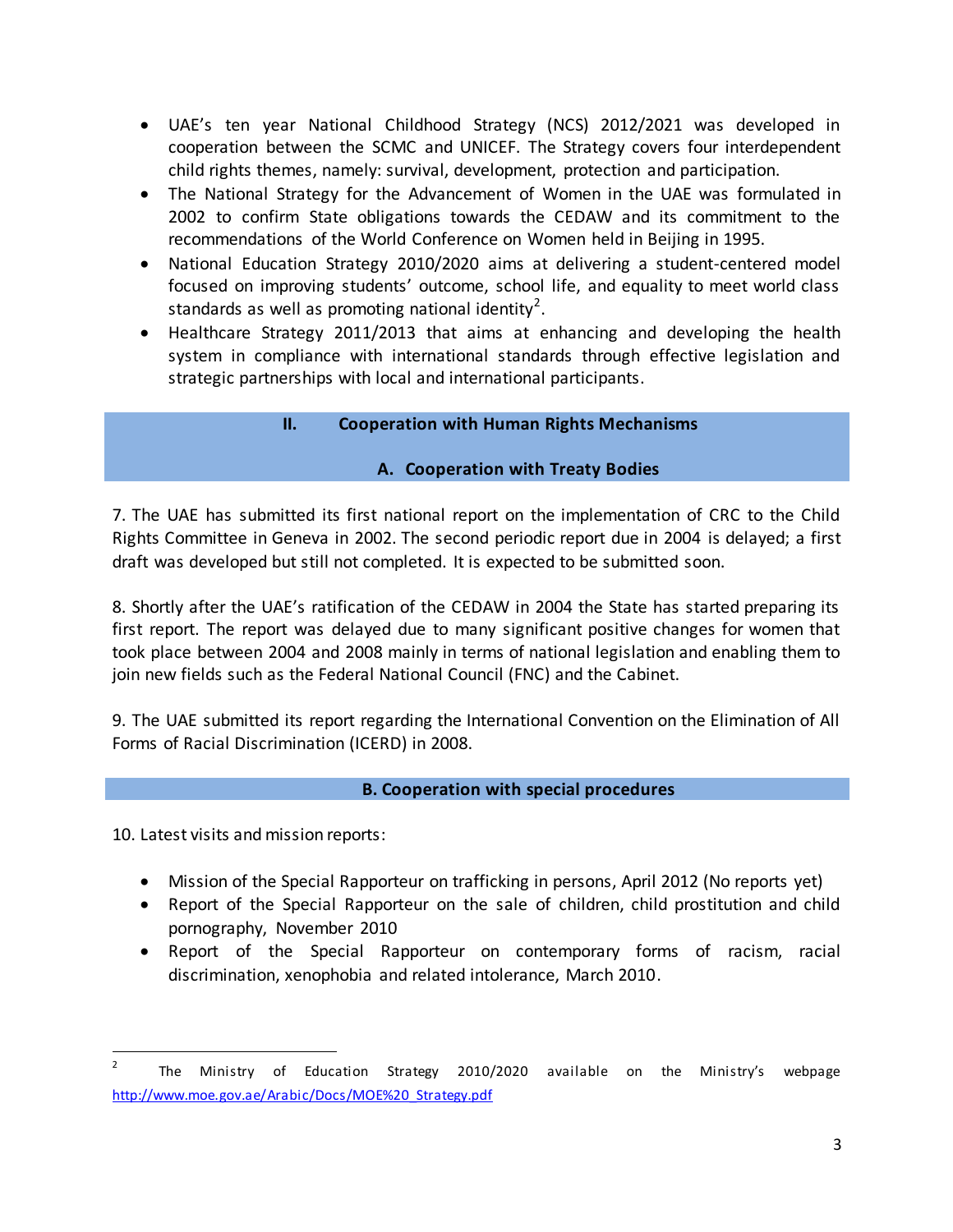#### **III. Implementation of international human rights obligations , taking into account applicable international humanitarian law**

#### **Equality and non-discrimination**

 $\ddot{\phantom{a}}$ 

11. Article 25 of the Constitution states that, "All persons are equal before the law, without distinction between citizens of the Union in regard to race, nationality, religious belief or social status".

12. The UAE is ranked in 30th place in the 2011 Human Development Index (HDI) out of 187 countries. The Gender Inequality Index score is 0.234 placing the country at 38 out of 146 countries. The UAE is ranked 103<sup>rd</sup> (out of 135 countries) in the 2011 Global Gender Gap Index.

13. Upon ratification of CEDAW, the UAE has made reservations on articles that do not comply with Islamic Sharia<sup>3</sup> and those inconsistent with the sovereignty of the State. The Articles are related to matters of inheritance, marriage and family relations and nationality.

14. "Sharia law provides for detailed calculations of inheritance shares. Women may inherit from their fathers, mothers, husbands or children and, under certain conditions, from other family members. However, their share is generally smaller than that to which men are entitled. A daughter, for example, inherits half as much as a son. It is unclear as to whether women are able to exercise their inheritance rights in practice"<sup>4</sup>.

15. Early 2012, a decree was passed concerning granting citizenship to children of Emirati mothers married to foreigners. This allows Emirati women to pass their UAE citizenship to their children once they are of legal age. Article 2 of Federal Law 17/ 1972, amended by law 10/ 1975 concerning the regulation of nationality in the country, considers a child to be a citizen if he/she is born in or outside the country and the mother is a citizen by virtue of the law and the child's attribution to the father has not been legally ascertained; and if a child is born in the country to unknown parents, the abandoned child will be considered born within it unless proven otherwise.

16. The UAE has committed itself to the 2001 United Nations Declaration of Commitment on HIV/AIDS. Although HIV/AIDS does not represent a national health problem in the country, the State, since 1985, has adopted national strategies to effectively fight it. No new information has been released on the number of HIV infected patients in the UAE or those affected by the disease. It was recently announced that work was finished on the formulation of a draft law to:

<sup>3</sup> Sharia, or Islamic law, influences the legal code in most Muslim countries. Also meaning "path" in Arabic, Sharia guides all aspects of Muslim life including daily routines, familial and religious obligations, and financial dealings.<br><sup>4</sup> Secial Jastitutions, and Condex Jodey (SICI), 2012, JJAE country, arefile available, an the follow

Social Institutions and Gender Index (SIGI) 2012, UAE country profile available on the following link http://genderindex.org/country/united-arab-emirates# ftn23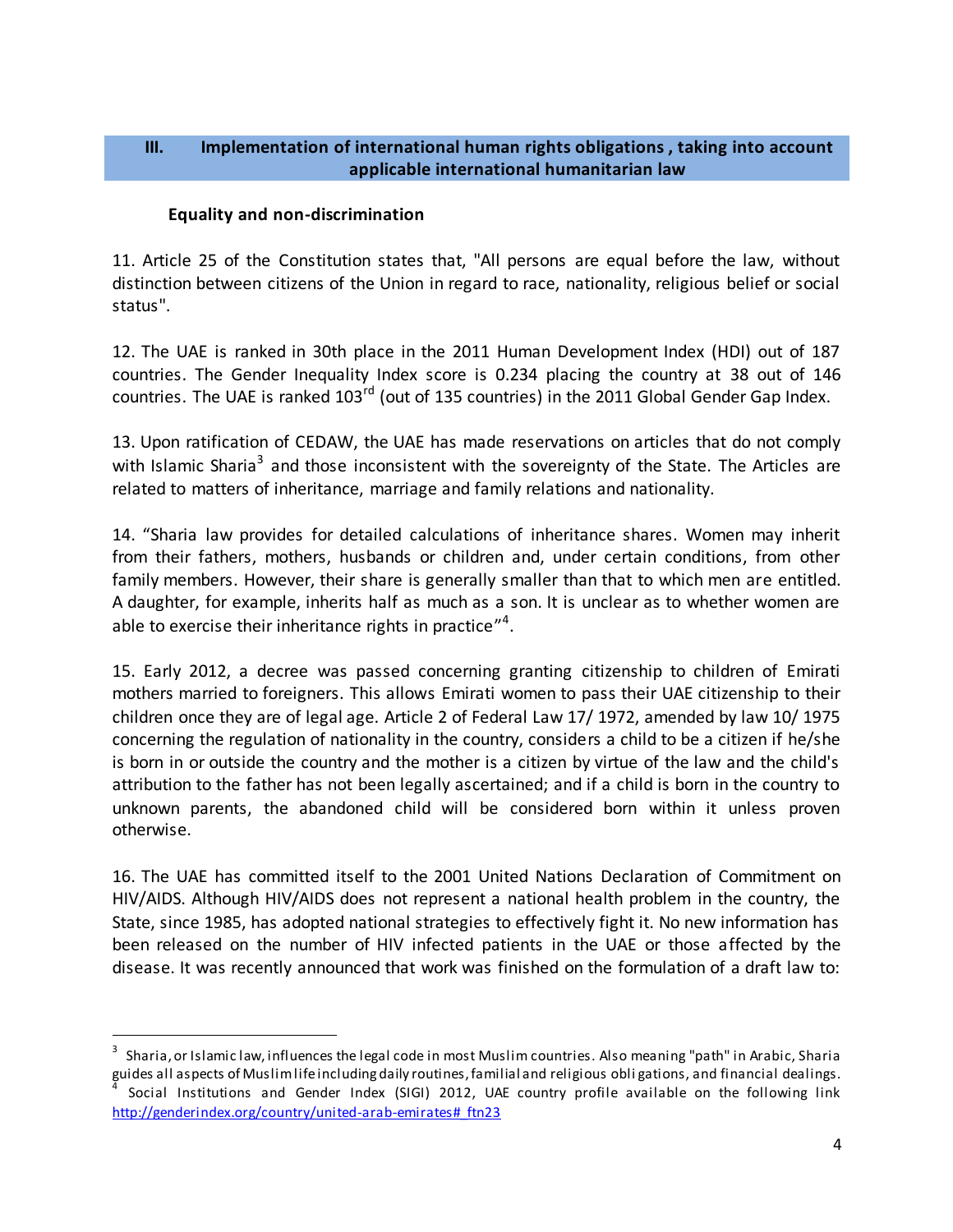define the employment and education rights of HIV infected people, their integration into society under health rules and controls; and ensuring the rights of those living with the disease.

## **Right to life, liberty and security of the person**

17. The Federal Law 3/ 1978 (Articles 339 and 340) and the Code of Criminal Procedure (article 289) issued by federal law 35/1992 set out the right of the child to life (the right of the child to protection against possible death). The UAE has achieved important steps and transformations in securing this right to children and women. Life expectancy at birth has risen from 72 in 1990 to 76 in 2010. The Infant Mortality Rate (IMR) dropped from 18 (per 1,000 live births) in 1990 to 6 in 2010. And the Under-five Mortality Rate (U5MR) (per 1,000 live births) dropped from 22 in 1990 to 7 in 2010<sup>5</sup>.

18. The UAE Personal Status Law 28/ 2005 upholds the principles of respect among spouses, and the care for children and their sound upbringing. The Law also requires husbands to provide for their wives, and to refrain from any act that may cause them material or moral damage. The Federal Penal Code provided protection to children against danger and against sexual abuse. Cases of abuse are rarely reported in the UAE. Therefore data and official reports contain insufficient information about the nature and extent of this problem in the country. No data on the state level<sup>6</sup> is available on males or females of 18 years of age and below who have been subjected to violence. A main challenge in this regard is the absence of an integrated system and a comprehensive national framework to protect children and families from violence, dealing with and rehabilitating child victims of violence, and persecuting perpetrators of abuse.

19. Previously, the use of child jockeys in camel racing was a major issue in the UAE before the Government moved to ban the practice by the promulgation of Federal Law number 15 of 2005 that regulates participation in camel racing and bans the employment of children under 18 in these racing; and subsequently by issuing Law 51/ 2006 prohibiting human trafficking, and prescribing penalties which could include a life sentence for human traffickers, especially those trafficking women and children.

20. Ministry of Labor (MoL) statistics show that no persons under 18 years of age working since the Labor Law was issued and until 2007 because the MoL does not grant work permits to children and adolescents. Moreover, Immigration Laws do not permit entry of persons under 18 to work in jobs where the Labor Law does not apply, such as domestic workers, farmers and

<sup>&</sup>lt;sup>5</sup> Situation Analysis of Children in the UAE 2010, Supreme Council for Motherhood and Childhood, General Women's Union, UNICEF and concerned stakehol ders.

 $^6$  A report issued in 2009 on the Dubai Police efforts to raise awareness about women and children's rights indicated that the number of child victims reported to the police between 2002-2009 was 48, including 32 cases of sexual assault (making up 67% of the total number of cases), in addition to 13 cases of physical abuse and 3 cases of neglect. The number increased noticeably over the years, especially in 2008 and 2009.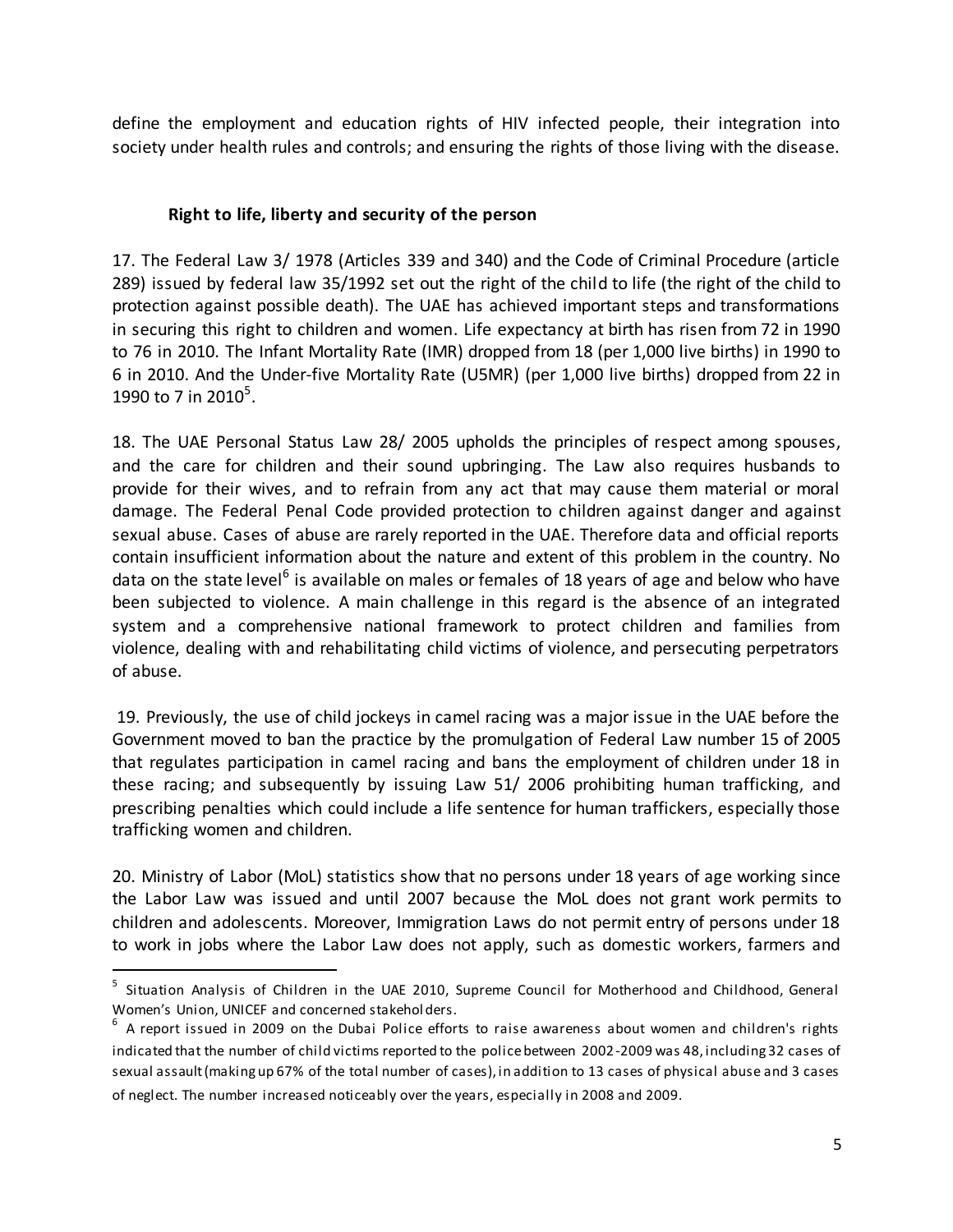domestic drivers, thus preventing economic exploitation of children and adolescents. The report of a 2008 survey of the workforce in the UAE issued by the Central Statistics Department at the Ministry of Economy indicated that the percentage of workers aged 15-19 was 0.9% of the total workforce.

## **Administration of justice and rule of law**

21. The Federal Law 9/ 1976 concerning Delinquent Juveniles and the Homeless and the Federal Criminal Code number 3 of 1978 are the laws related to juveniles. The definition of a juvenile in Federal Law 9/ 1976 is stipulated in Article 1 as follows: "For the purpose of this law, a juvenile is a person who has not yet reached eighteen years of age" and hence children up to 7 years are not charged with criminal acts while children from the age of 7 to 18 are considered juveniles. The Concluding Observations of the CRC recommended that the UAE raise the minimum age of criminal responsibility. The Juveniles Law also adopts special measures for juvenile offenders. It gives the judge the power to take any measures he deems necessary according to the crime instead of imposing strict and pre-set penalties.

22. The government appoints a legal representative for children who are unaccompanied, separated from their families or in need of legal aid. Juveniles are separated from adults in detention facilities according to the Federal Law 43/ 1992. There are special detention centres for felony and misdemeanors juvenile offenders who have committed felonies or misdemeanors, these are called "rehabilitation centres".

# **Right to privacy, marriage and family life**

l

23. Islamic Sharia rules on marriage apply only to marriages between Muslims, or between a Muslim man and a Jewish or Christian woman. Hence Muslim men can freely choose their spouse, but Muslim women are prohibited from marrying non-Muslim men unless they convert<sup>7</sup>. Polygamy is legal and men may marry up to four wives, providing they obtain permission from their existing wife/wives, and are able to financially support all wives.

24. It is unclear what the minimum age for marriage is in the UAE and up-to-date figures are not available.

## **Freedom of religion or belief, expression, association and peaceful assembly, and right to participate in public and political life**

25. While Islam is the official State religion; the UAE allows for the exercise of religious rites in the respective places of worship for each religion. Article 32 of the Constitution states that "Freedom to exercise religious worship shall be guaranteed in accordance with established

<sup>7</sup> Social Institutions and Gender Index (SIGI) 2012, UAE country profile available on the following link http://genderindex.org/country/united-arab-emirates# ftn23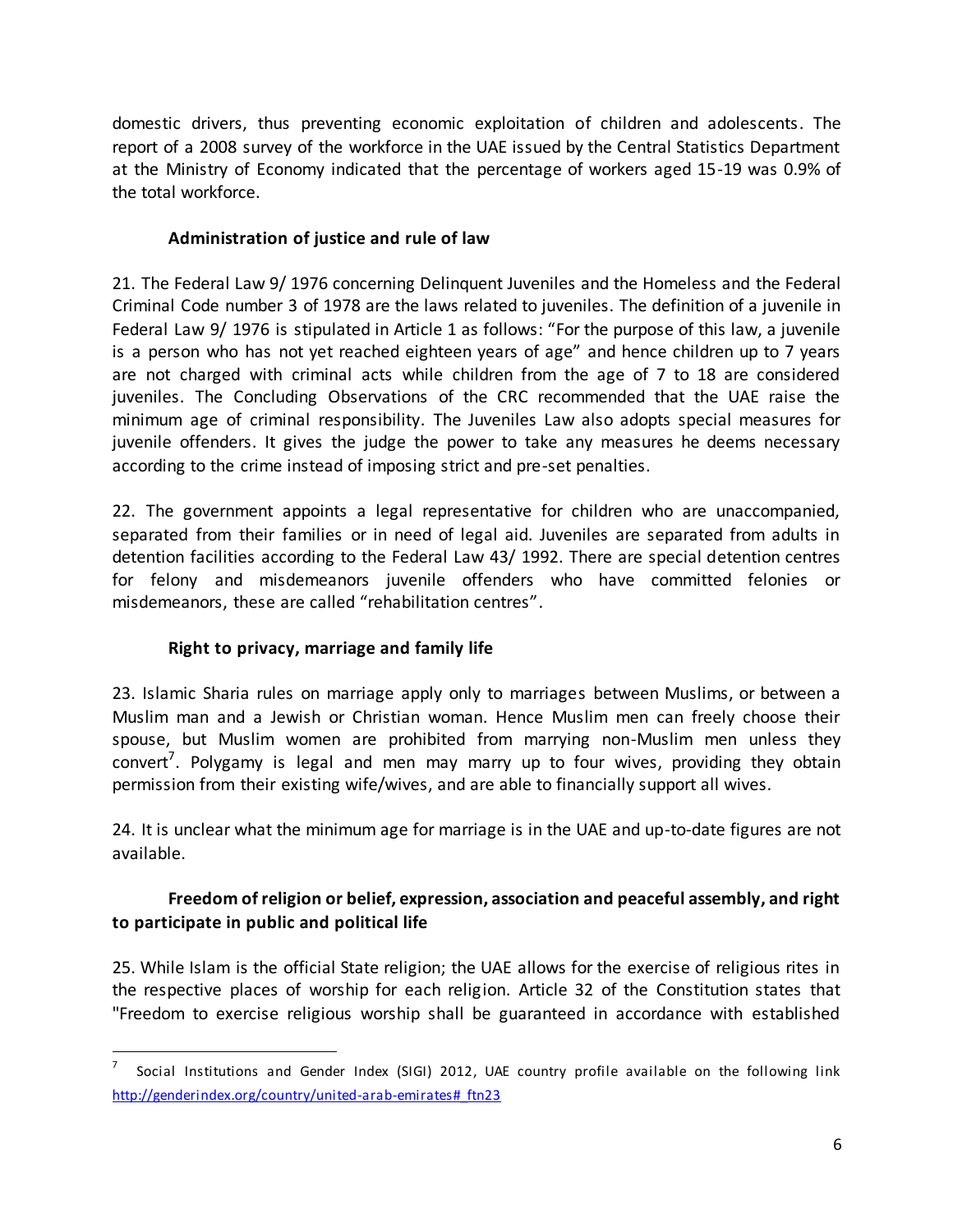customs, provided that it does not conflict with public policy or violate public morals". Islamic studies are mandatory in public schools as well for Muslim children, and adolescents attending private schools. Private schools are also free to teach other religions.

26. State laws guarantee the freedom of opinion and expression: Article 30 of the Constitution states that "freedom of opinion and expressing it verbally, in writing or by other means of expression shall be guaranteed within the limits of law"; i.e., the Constitution did not make this right absolute, but placed restrictions on its exercise to serve public interest. Article 98 of the Press and Publications Law states that "the press is free within the law". The Press and Publications Law imposed restrictions on the freedom of the press, prohibiting crimes; prejudice to the rights and freedoms of others; harm to their reputations and integrity; or undermining security, public order and morality.

27. Male and female citizens can vote and run as candidates in Federal National Council (FNC) elections. In 2006, a major constitutional revision was undertaken to consolidate democratic practices and enable the participation of the Emirati population in the political development and the selection of national council members in a way that combined elections and appointments at a first stage. Women have been also participating in elections since then and their representation in the FNC reached 22.3%.

### **Right to work and to just and favorable conditions of work**

28. The UAE adopted many laws and legislations to protect women and uphold their rights in all areas, including the right to public participation, freedom of expression, equal opportunities and equity pay. Article 35 of the UAE Constitution guarantees that the door to all public office is open to all citizens without any discrimination. The percentage of female nationals joining economic activities in the UAE has reached 27.5% of female nationals in 2009.

29. The Civil Service in the Federal Government Law of 2005 was amended by Decree 11/2008 regarding Human Resources in the Federal Government. As such, the current legal status of maternity leaves and nursing breaks as stipulated in Article 53 of the Federal Law provides fulltime female employees with a 60-day paid maternity leave, in addition to a paid two-hour daily nursing break for a period of four months from the date of their return to work. Additionally, in accordance to the executive regulations of this law, she is also entitled to unpaid leave amounting to 100 days which will be considered as part of her annual leave.

30. The UAE has ratified ILO Convention 138 concerning the Minimum Age for Admission to Employment. Labor Law 8/1980 incorporates a special chapter on child labor entitled 'Employment of Children' and sets out strict provisions regarding child labor by banning their employment before the age of 15 or their employment between eight o'clock in the evening and six o'clock in the morning. The Law also sets the maximum hours of work and rest breaks, while banning employment of children in hazardous work.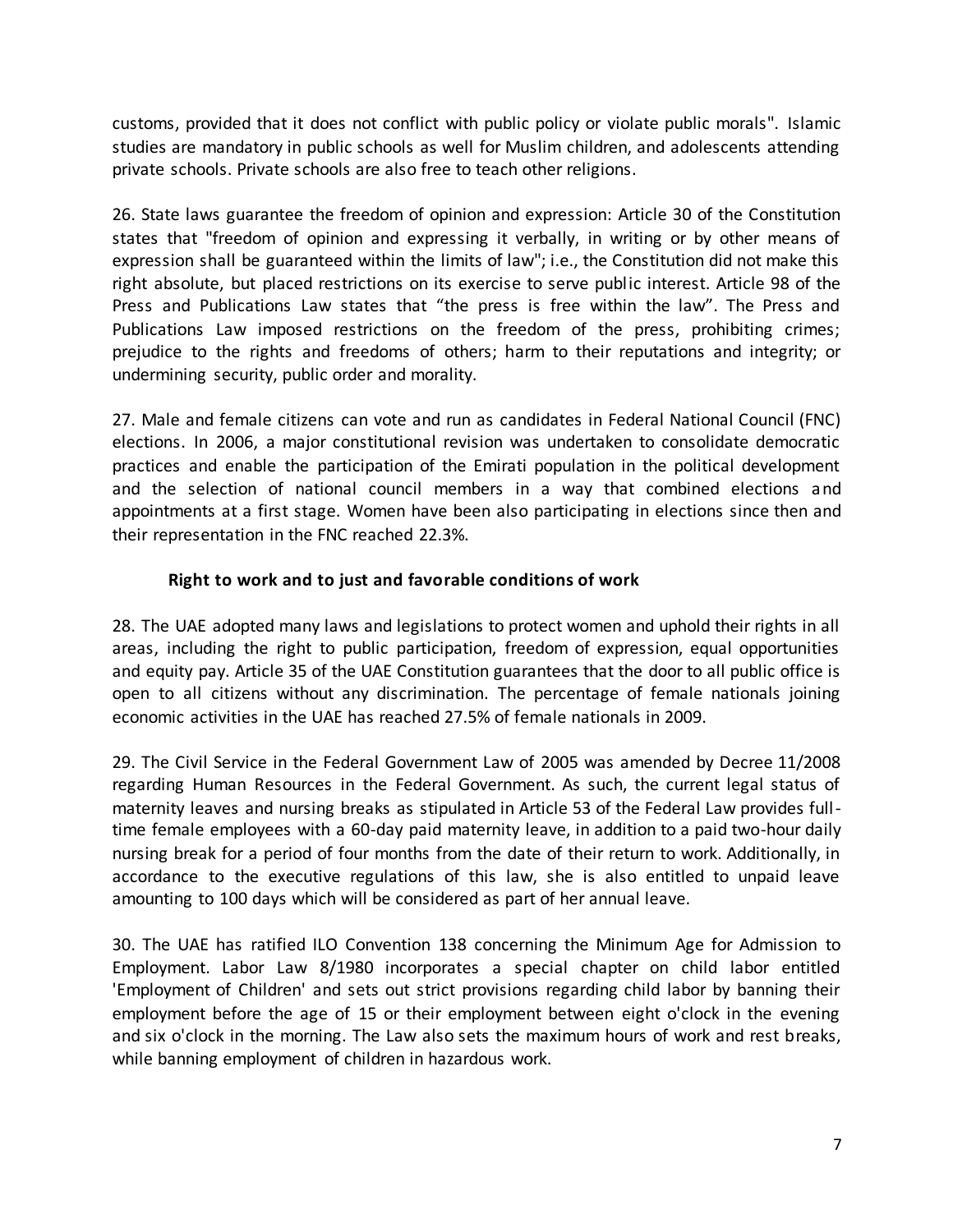#### **Right to social security and to an adequate standard of living**

31. The UAE government has invested its oil wealth in developing society to achieve social and economic welfare for its people. Individuals enjoy high incomes and rural areas have witnessed significant development and the access to various social benefits. In addition, the State was able to provide free education, health, housing, culture, recreation, sanitation, and infrastructure, among other services.

32. Social security is guaranteed by the Constitution. The State has undertaken a number of measures to preserve the dignity of its citizens in general and that of women in particular. As such, in 2008, 6.5% of the State budget was allocated for social security. The UAE has also initiated the Social Responsibility Fund and allocated required financial resources to support limited-income families in improving their livelihoods<sup>8</sup>. The government has also implemented several successful programmes and projects to maintain women's and families' good standard of living such as:

- Implement an Expenditure and Household Income Survey at the State level in 2007/2008;
- Increase the wages of federal and local government employees in 2008;
- Adopt a pension system;
- Encourage the creation of investment opportunities for both males and females by granting interest-free loans for small and medium enterprises;
- Support basic food items, and assisted productive families financially as well as with marketing support;
- Exempt social security beneficiaries from service fees such as electricity and water consumption;
- Grant 100 million shares of Arkan National Company for Construction Materials, which was founded in 2006, to about 10,000 national family beneficiaries of social security;
- Grant housing and land loans, free housing for all citizens, including women;
- Organise annual job fairs;
- Encourage the public and private sectors to provide job opportunities for citizens;
- Support training programmes to respond to labour market needs.

### **Right to health**

l

33. The UAE has prioritized the right to health in several of its legislations namely in Article 19 of the Constitution: "Medical care and means of prevention and treatment of diseases and epidemics shall be ensured by the community for all citizens. The community shall promote the establishment of public and private hospitals, dispensaries and cure – houses".

<sup>&</sup>lt;sup>8</sup> Situation Analysis of Children in the UAE 2010, Supreme Council for Motherhood and Childhood, General Women's Union, UNICEF and concerned stakeholders.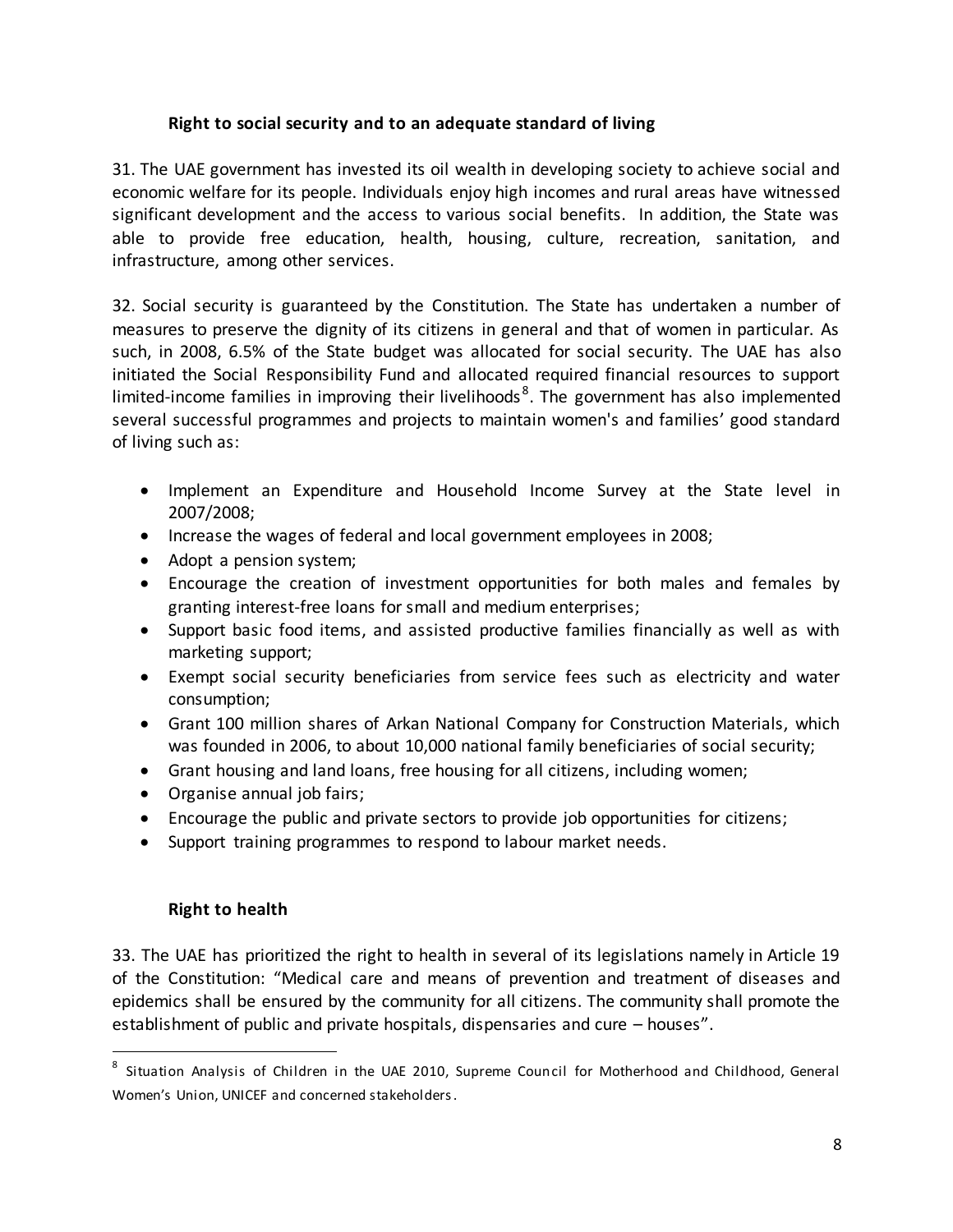34. The State has established an extensive network of hospitals and health centres to provide all types of healthcare covering all levels across the country.

35. The UAE commissioned delivery rooms in all hospitals, and special maternal and child care units with advanced medical equipment to ensure safe and comprehensive care. As a result, 99.9% of births took place under the supervision of a qualified health staff. The UAE has already achieved the fifth Millennium Development Goal (MDG) regarding improving maternal health where its Maternal Mortality Rate per 100,000 live births is 0 since 2004.

36. Health institutions in the UAE offer various services to maintain the health of pregnant women and care in the postnatal period. The State laid down plans and strategies geared to meet nutritional deficiencies facing women during pregnancy like the implementation of a Prenatal and Postnatal Nutrition Policy for women which incorporates nutrition education programmes during and post pregnancy.

37. The UAE's policies in the expansion and spread of immunization and the eradication of infectious diseases, as well as the promotion of health programmes for children have succeeded. Polio has been eradicated since 1994, and diphtheria since 1990. In addition, the UAE was proclaimed free of malaria by the WHO in March 12, 2007<sup>9</sup>.

38. Appropriate strategies have been developed to raise coverage rates of basic vaccines to prevent and reduce the incidence of diseases through the National Expanded Programme on Immunisation (EPI). The overall coverage for all vaccines exceeded 92% during 2000 and registered the highest in the vaccination against tuberculosis, reaching 98% in 2006 $^{10}$ .

39. The UAE still faces some challenges with regard to child health, such as underweight children (14% of mild and severe cases), children who suffer from wasting (15% of mild and severe cases), and children who suffer from stunting (17% of mild and severe cases) for the years 2000-2007. In addition, the rate of children under- five below the median height reached 15.5%; and underweight infants reached 15% for the years 1999-2006. Moreover, according to WHO figures and with regard to iodine deficiency, the UAE has low rates of hyperthyroidism $^{11}$ .

40. The International Committee on the Rights of the Child recommended that the UAE ensure the education of adolescents on reproductive health and other issues relating to their health in addition to the provision of confidential consultation services, besides exerting efforts to provide health education to adolescents (within the school system). However, the Situation Analysis of Children in the UAE 2010 affirms that information regarding reproductive health in schools is limited and inadequate.

<sup>9</sup> Situation Analysis of Children in the UAE 2010, Supreme Council for Motherhood and Childhood, General Women's Union, UNICEF and concerned stakeholders.

<sup>10</sup> *Ibid*.

<sup>11</sup> *Ibid*.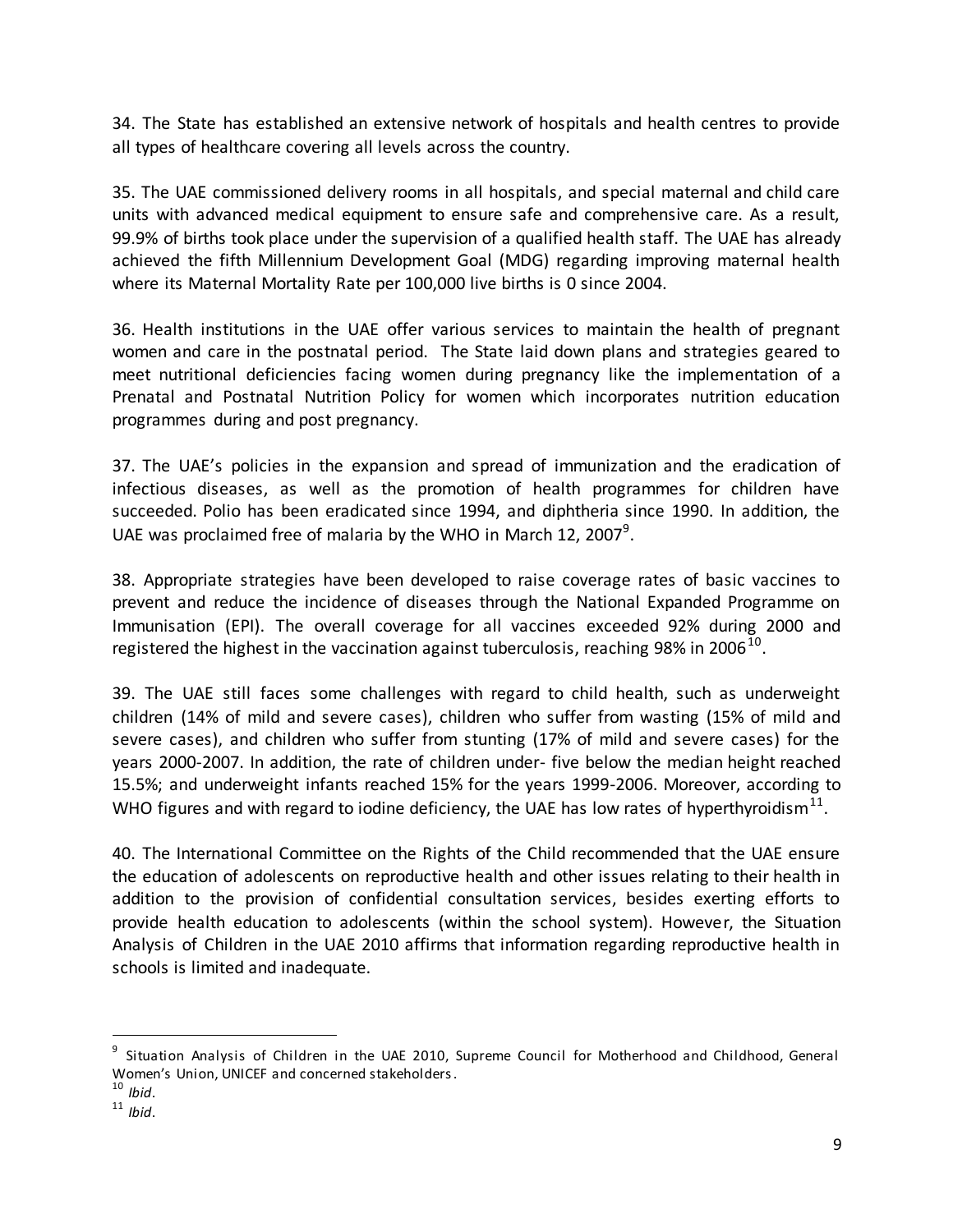#### **Right to education and to participate in the cultural life of the community**

41. The UAE adapted educational legislation to conform to the principles of child rights. This is indicated in Article 2 of the Federal Law 11/1972 which states that primary education is compulsory once a child reaches six years of age. Article 7 of the Federal Law mandates the MoE with promoting and providing education to all citizens, making primary education compulsory and free of charge within the Federation to all citizens. The State is currently considering introducing a legislation to raise the level of compulsory education to the end of the secondary stage.

42. The State demonstrated a strong political commitment towards achieving the MDGs of universal education and capacity building. As a result, illiteracy rates in the age group 15-19 years reached 2.8% in 2009/2010. The female net enrolment ratio in primary education reached 97 and the male net enrolment ratio 98 between 2007 and 2010. The net enrolment rates in secondary education for the same years reached 82 for males and 84 for females. Nonetheless, many problems are still facing the education sector in the UAE like the inadequacy of Early Childhood Development (ECD) services in nurseries; the education of individuals with disabilities; the high percentage (94%) of students who need to go through a foundation year at university before starting their specialized studies  $^{12}$ .

43. The right to education in the UAE does not discriminate between males and females. At the contrary, females record higher rates than males in all educational phases making the UAE on track to achieving gender-based equality in primary and secondary education. The female net enrolment rate in primary education reached 76.4% (the same as the rate for males) in 2005, which brings the Gender Equity Index (GEI) to 1.00. The same applies to the secondary level, where net enrolment rates in 2005 reached 98% for both males and females, bringing the GEI for secondary education to 1.00. Furthermore, women's educational achievements have risen higher in record time than by world MDGs targets. The State has made tremendous efforts to eradicate illiteracy, which for women has declined to 2.4% $^{13}$ .

44. The State allocated sustainable financial resources for the development of the educational process and thus achieved quantitative and qualitative progress in education by providing appropriate educational opportunities to all individuals throughout the country, creating a paradigm shift in the content of education, and pursuing overall education reform. Focus to improve the quality of education was done through implementing a number of initiatives.

45. The State allows private schools, Arab and foreign alike, to exercise their educational roles. Article 18 of the Constitution stipulates that private schools may be established by individuals and organizations in accordance with the provisions of the law, provided they are subject to the supervision of the competent public authorities and their directives.

<sup>&</sup>lt;sup>12</sup> Situation Analysis of Children in the UAE 2010, Supreme Council for Motherhood and Childhood, General Women's Union, UNICEF and concerned stakeholders.

<sup>13</sup> *Ibid*.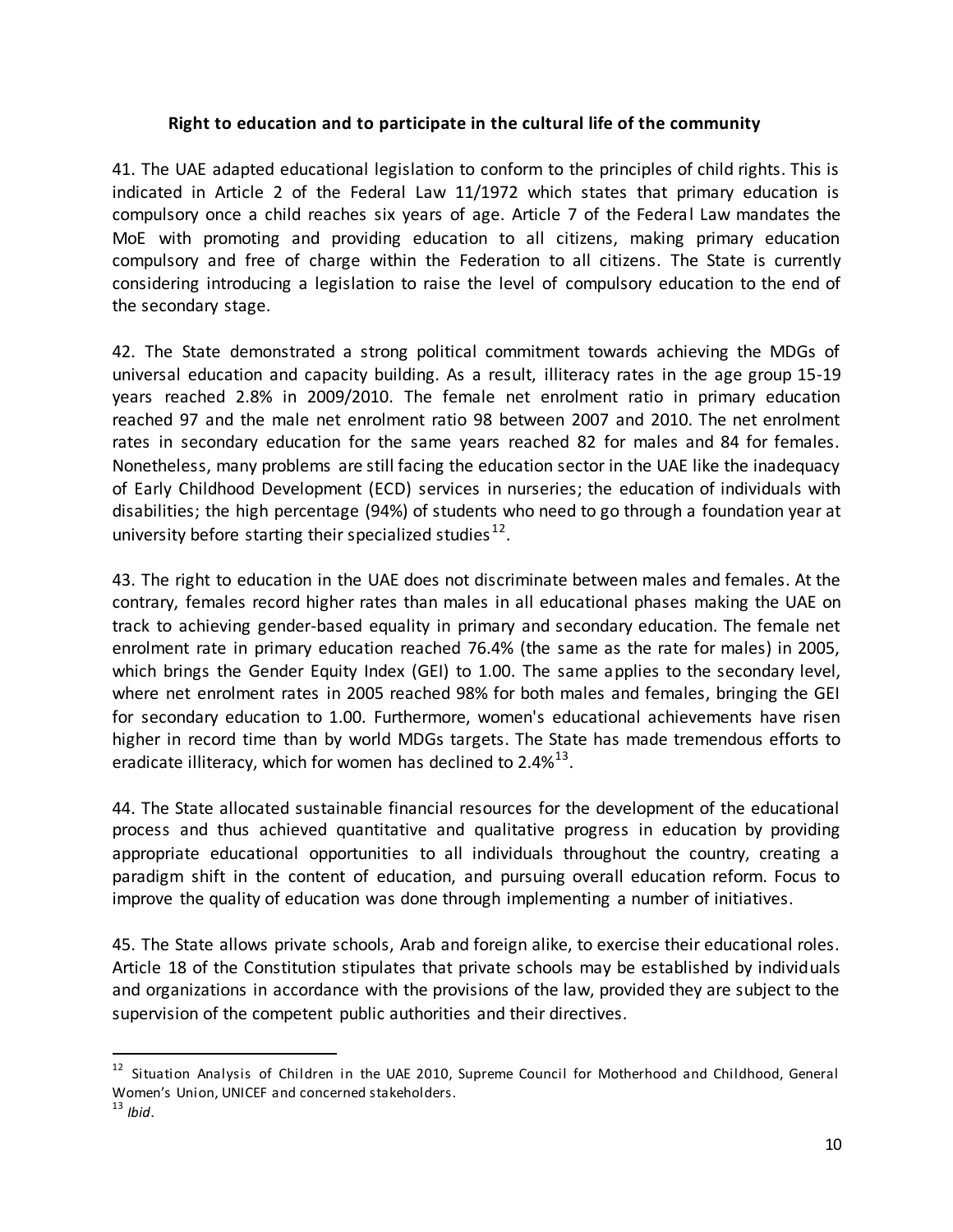46. Work is underway in the UAE to build the foundation for effective participation of children and adolescents in planning and implementation of initiatives in areas which directly affect their lives. Examples of such initiatives include the Sharjah Children's Parliament<sup>14</sup>, the institution of school based Student Councils and encouragement of children to participate in national and regional events. However, real participation by children and adolescents in decision making and activities which affect their lives and future is still weak. Even in regards to the Student Councils participation of children is limited to minor decisions on the uniform for instance and not on bigger issues like the curricula.

47. On the national level in 2008, dropout rates among males reached 2.8% compared to 1.1% among females. The UAE's MDGs report for 2007 attributes the increase in male dropout rates to the desire to join the labor market, the army or public security forces early on in life<sup>15</sup>. To encourage retention in school, the Ministry of Education (MoE) issued educational conduct regulations to control truancy. The MoE also formulated regulations to guarantee the rights of students and protect them from all forms of corporal punishment in schools.

48. Education of people with special needs remains a challenge especially tertiary education as it is not open to people with special needs. In addition, no specialized colleges or universities cater to students with disabilities. There are no special schools for gifted children; instead there are programmes in regular schools.

### **Persons with disabilities**

49. The UAE issued Federal Law 29/ 2006 related to the Rights of People with Special Needs, it signed the United Nations Convention on the Rights of Persons with Disabilities and its Protocol in 2008, and it also issued Law 2 / 2004 on the establishment of Zayed Higher Organization for Humanitarian Care and Special Needs (ZHO)<sup>16</sup>. The Federal Law of 2006 provides free medical insurance for citizens with disabilities and ensures equal educational opportunities in all educational institutions, vocational training and continuing education. According to article 21 of the law, "special sports, culture and recreation committees for people with disabilities shall be formed" under the chairmanship of the Secretary-General of the Youth and Sports Commission.

50. In addition, to providing rehabilitation and health care, tax exemptions and litigation rights, the law has also stipulated building standards for facilities and public areas, exemptions from licensing fees of transport means used by disability societies and centres and the licensing fees of buildings dedicated to people with disabilities.

<sup>&</sup>lt;sup>14</sup> The Children's Parliament was established in 1997 in Sharjah Emirate and it is the most important initiative at the local level in the development of institutional mechanisms to ensure children's rights to social and political participation, and enable them to participate in the decision-making process. Due to its success, the implementation of the Children's Parliament on the national level was considered.

<sup>&</sup>lt;sup>15</sup> 2<sup>nd</sup> UAE MDGs Report, Ministry of Economy, UAE, 2007.

<sup>&</sup>lt;sup>16</sup> ZHO serves as an umbrella for all humanitarian bodies, social services, orphanages, special needs institutions and any future bodies established in Abu Dhabi for humanitarian goals. It provides a range of integrated services that aim at rehabilitating people with disabilities for inclusion into the community.